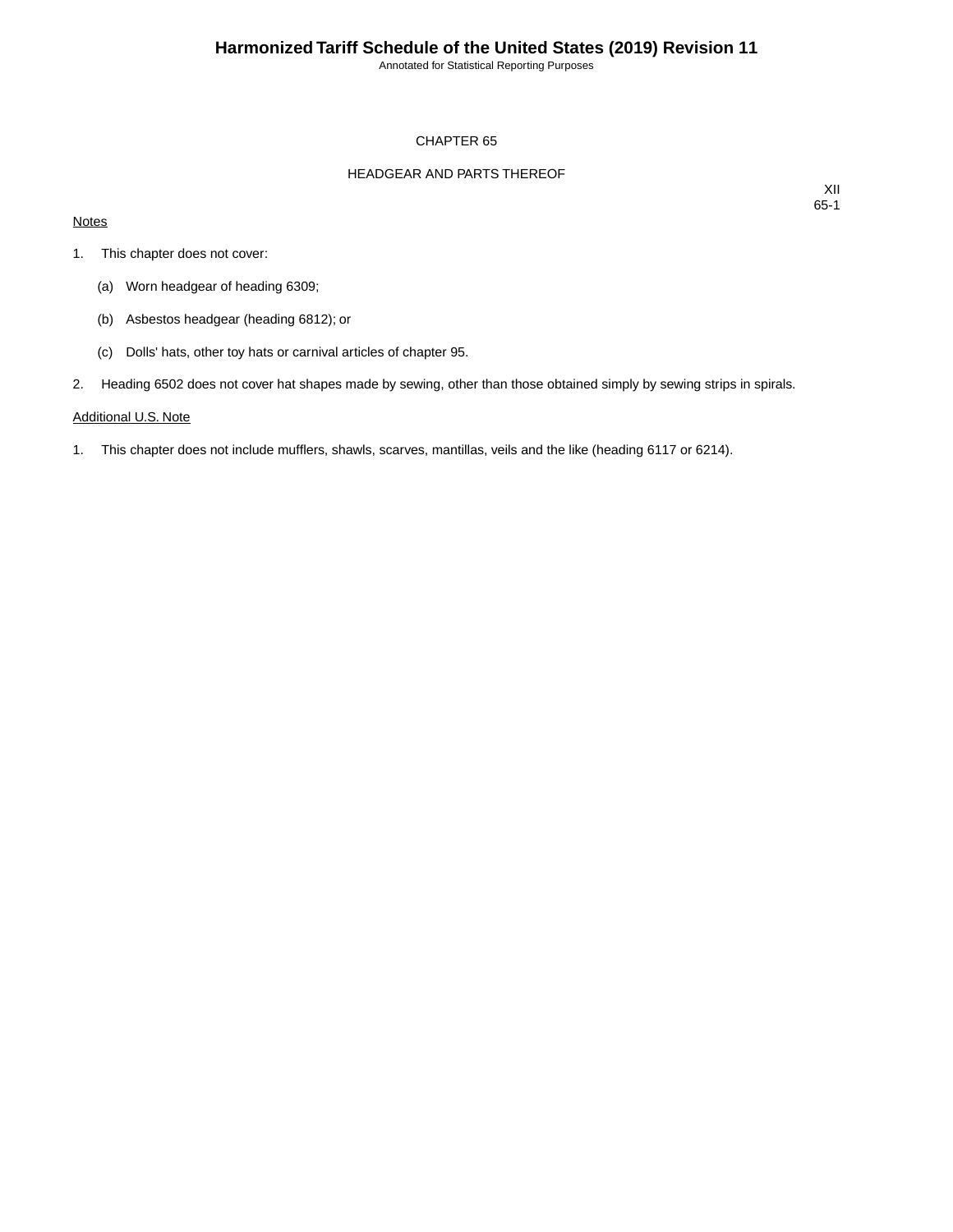Annotated for Statistical Reporting Purposes

| Heading/      | Stat.       |                                                                                                                                                                                                                                                               | Unit           | Rates of Duty                          |                                                                                                                         |                      |
|---------------|-------------|---------------------------------------------------------------------------------------------------------------------------------------------------------------------------------------------------------------------------------------------------------------|----------------|----------------------------------------|-------------------------------------------------------------------------------------------------------------------------|----------------------|
| Subheading    | Suf-<br>fix | Article Description                                                                                                                                                                                                                                           | of<br>Quantity | General                                | $\mathbf{1}$<br>Special                                                                                                 | 2                    |
| 6501.00       |             | Hat forms, hat bodies and hoods of felt, neither blocked to<br>shape nor with made brims; plateaux and manchons (including<br>slit manchons), of felt:<br>Of fur felt:                                                                                        |                |                                        |                                                                                                                         |                      |
| 6501.00.30 00 |             |                                                                                                                                                                                                                                                               | kg             |                                        |                                                                                                                         | $$16$ /doz. +<br>25% |
| 6501.00.60 00 |             |                                                                                                                                                                                                                                                               | kg             |                                        | doz 96¢/doz. + 1.4% <sup>1/</sup> Free (A, AU, BH,<br>CA, CL, CO, D, E,<br>IL, JO, KR, MA,<br>MX, OM, P, PA,<br>PE, SG) | $$16/doz. +$<br>25%  |
| 6501.00.90 00 |             |                                                                                                                                                                                                                                                               | kg             | $10.3¢/kg +$<br>$10.3\%$ <sup>1/</sup> | Free (AU, BH, CA,<br>CL, CO, IL, JO,<br>KR, MA, MX, OM,<br>P, PA, PE, SG)                                               | $88.2¢/kg +$<br>55%  |
| 6502.00       |             | Hat shapes, plaited or made by assembling strips of any<br>material, neither blocked to shape, nor with made brims, not<br>lined, nor trimmed:<br>Of vegetable fibers, of unspun fibrous vegetable materials,<br>of paper yarn or of any combination thereof: |                |                                        |                                                                                                                         |                      |
| 6502.00.20 00 |             |                                                                                                                                                                                                                                                               | doz<br>kg      |                                        | $-34¢$ doz. + 3.4% $^{1/2}$ Free (A, AU, BH,<br>CA, CL, CO, D, E,<br>IL, JO, KR, MA,<br>MX, OM, P, PA,<br>PE, SG)       | $$3$ /doz. + 50%     |
| 6502.00.40 00 |             | Not sewed:                                                                                                                                                                                                                                                    | kg             |                                        | Free (A, AU, BH,<br>CA, CL, CO, D, E,<br>IL, JO, KR, MA,<br>MX, OM, P, PA,<br>PE, SG)                                   | 25%                  |
| 6502.00.60    |             |                                                                                                                                                                                                                                                               |                | Free <sup>1/</sup>                     |                                                                                                                         | $25¢/doz. +$<br>25%  |
|               | 30          |                                                                                                                                                                                                                                                               |                |                                        |                                                                                                                         |                      |
|               | 60          |                                                                                                                                                                                                                                                               | doz.<br>ka     |                                        |                                                                                                                         |                      |
| 6502.00.90    |             |                                                                                                                                                                                                                                                               |                | $6.8\%$ <sup>1/</sup>                  | Free (AU, BH, CA,<br>CL, CO, E <sup>*</sup> , IL, JO,<br>KR, MA, MX, OM,<br>P, PA, PE, SG)                              | 90%                  |
|               | 30          |                                                                                                                                                                                                                                                               | doz.<br>kg     |                                        |                                                                                                                         |                      |
|               | 60          |                                                                                                                                                                                                                                                               | doz.<br>kg     |                                        |                                                                                                                         |                      |
|               |             |                                                                                                                                                                                                                                                               |                |                                        |                                                                                                                         |                      |
|               |             |                                                                                                                                                                                                                                                               |                |                                        |                                                                                                                         |                      |
|               |             |                                                                                                                                                                                                                                                               |                |                                        |                                                                                                                         |                      |
|               |             |                                                                                                                                                                                                                                                               |                |                                        |                                                                                                                         |                      |
|               |             |                                                                                                                                                                                                                                                               |                |                                        |                                                                                                                         |                      |
|               |             |                                                                                                                                                                                                                                                               |                |                                        |                                                                                                                         |                      |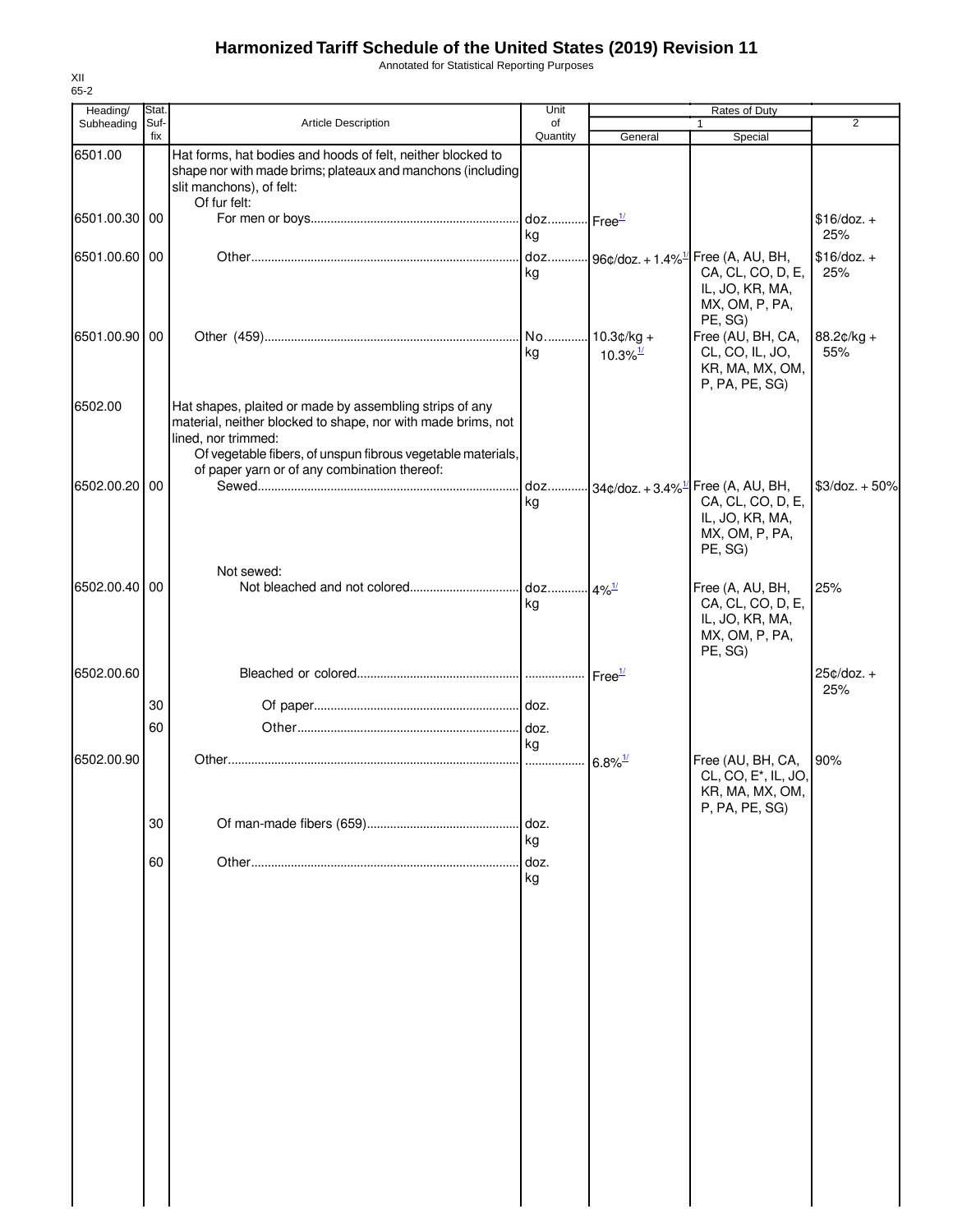Annotated for Statistical Reporting Purposes

| Heading/                 | Stat.       |                                                                                                                                                                                                                                            | Unit                       |         | Rates of Duty                                                                                                |                        |
|--------------------------|-------------|--------------------------------------------------------------------------------------------------------------------------------------------------------------------------------------------------------------------------------------------|----------------------------|---------|--------------------------------------------------------------------------------------------------------------|------------------------|
| Subheading               | Suf-<br>fix | Article Description                                                                                                                                                                                                                        | of<br>Quantity             | General | $\mathbf{1}$<br>Special                                                                                      | $\overline{2}$         |
| 6504.00<br>6504.00.30 00 |             | Hats and other headgear, plaited or made by assembling strips<br>of any material, whether or not lined or trimmed:<br>Of vegetable fibers, of unspun fibrous vegetable materials,<br>of paper yarn or of any combination thereof:          | doz 6% <sup>2/</sup><br>ka |         | Free (A, AU, BH,<br>CA, CL, CO, D, E,<br>IL, JO, KR, MA,<br>MX, OM, P, PA,<br>PE, SG)                        | $$3$ /doz. + 50%       |
| 6504.00.60 00            |             |                                                                                                                                                                                                                                            | kg                         |         | doz 94¢/doz. + 4.6% <sup>3</sup> Free (A, AU, BH,<br>CA, CL, CO, D, E,<br>IL, JO, KR, MA,<br>MX, OM, P, PA,  | $$3.50$ /doz. +<br>50% |
| 6504.00.90               |             |                                                                                                                                                                                                                                            |                            |         | PE, SG)<br>Free (AU, BH, CA,<br>CL, CO, E <sup>*</sup> , IL, JO,<br>KR, MA, MX, NP,<br>OM, P, PA, PE,<br>SG) | 90%                    |
|                          | 15          | Sewed:                                                                                                                                                                                                                                     |                            |         |                                                                                                              |                        |
|                          |             |                                                                                                                                                                                                                                            | kg                         |         |                                                                                                              |                        |
|                          | 45          |                                                                                                                                                                                                                                            | kg                         |         |                                                                                                              |                        |
|                          |             | Not sewed:                                                                                                                                                                                                                                 |                            |         |                                                                                                              |                        |
|                          | 60          |                                                                                                                                                                                                                                            | kg                         |         |                                                                                                              |                        |
|                          | 75          |                                                                                                                                                                                                                                            | kg                         |         |                                                                                                              |                        |
| 6505.00<br>6505.00.01 00 |             | Hats and other headgear, knitted or crocheted, or made up<br>from lace, felt or other textile fabric, in the piece (but not in<br>strips), whether or not lined or trimmed; hair-nets of any<br>material, whether or not lined or trimmed: |                            |         | Free (A, AU, BH,<br>CA, CL, CO, D, E,<br>IL, JO, KR, MA,<br>MX, OM, P, PA,<br>PE, SG)                        | 20%                    |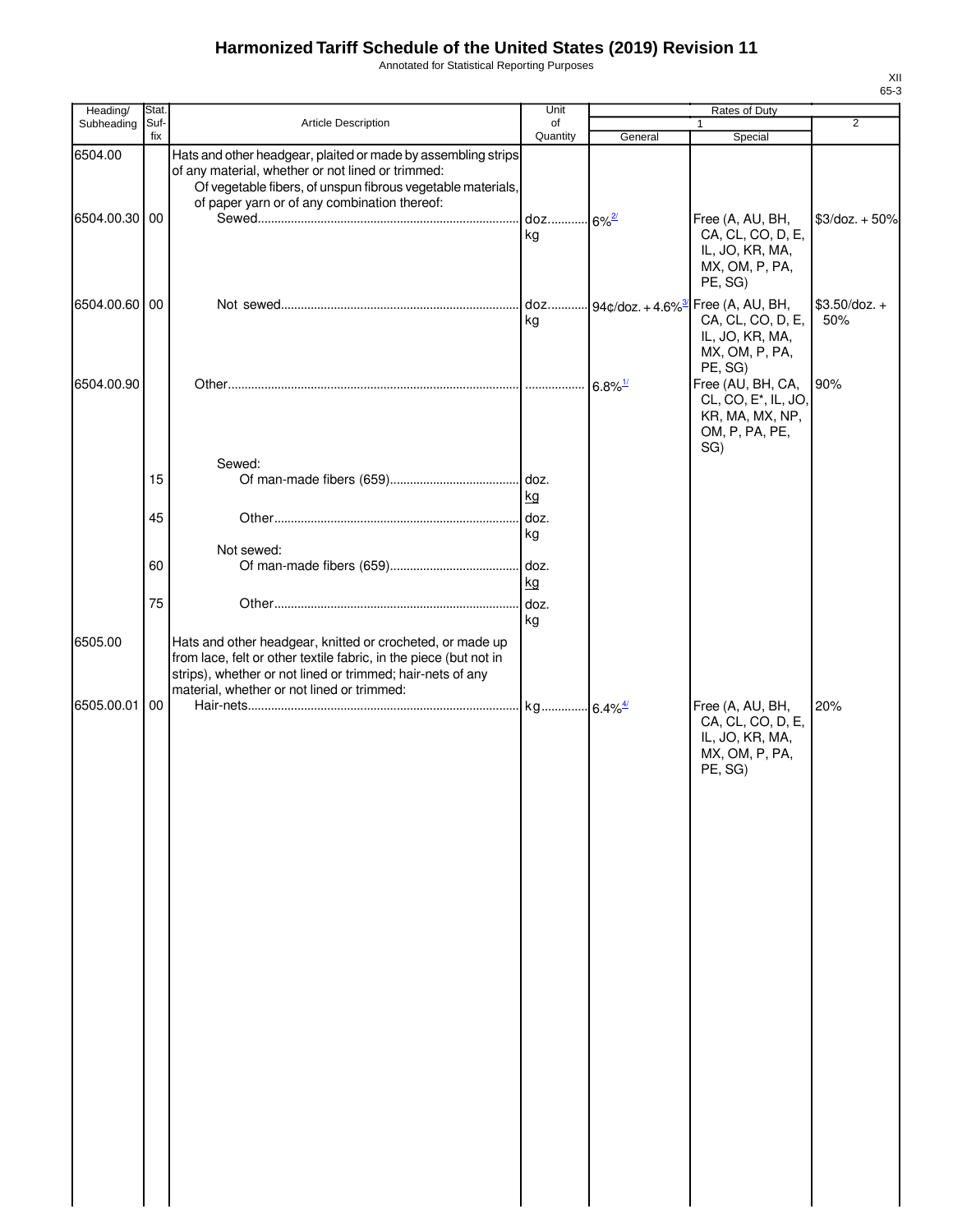Annotated for Statistical Reporting Purposes

| Heading/          | Stat.       |                                                                                                                                                                                                                                                                                                                     | Unit           | Rates of Duty                  |                                                                                                  |                                          |  |
|-------------------|-------------|---------------------------------------------------------------------------------------------------------------------------------------------------------------------------------------------------------------------------------------------------------------------------------------------------------------------|----------------|--------------------------------|--------------------------------------------------------------------------------------------------|------------------------------------------|--|
| Subheading        | Suf-<br>fix | Article Description                                                                                                                                                                                                                                                                                                 | of<br>Quantity |                                |                                                                                                  | $\overline{2}$                           |  |
| 6505.00<br>(con.) |             | Hats and other headgear, knitted or crocheted, or made up<br>from lace, felt or other textile fabric, in the piece (but not in<br>strips), whether or not lined or trimmed; hair-nets of any<br>material, whether or not lined or trimmed: (con.)<br>Other:<br>Felt hats and other felt headgear, made from the hat |                | General                        | Special                                                                                          |                                          |  |
| 6505.00.04        |             | bodies, hoods or plateaux of heading 6501, whether<br>or not lined or trimmed:                                                                                                                                                                                                                                      |                |                                |                                                                                                  | $$16/doz. +$<br>25%                      |  |
|                   | 10          |                                                                                                                                                                                                                                                                                                                     | kg             |                                |                                                                                                  |                                          |  |
|                   | 50          |                                                                                                                                                                                                                                                                                                                     | doz.<br>kg     |                                |                                                                                                  |                                          |  |
| 6505.00.08        | 00          |                                                                                                                                                                                                                                                                                                                     | No<br>kg       | $+1.9$ ¢/article <sup>1/</sup> | 13.5¢/kg + 6.3% Free (AU, BH, CA,<br>CL, CO, IL, JO,<br>KR, MA, MX, NP,<br>OM, P, PA, PE,<br>SG) | 88.2¢/kg +<br>$55% + 12.5$ ¢/<br>article |  |
|                   |             | Other:<br>Of cotton, flax or both:                                                                                                                                                                                                                                                                                  |                |                                |                                                                                                  |                                          |  |
| 6505.00.15        |             |                                                                                                                                                                                                                                                                                                                     |                | $7.9\%$ <sup>5/</sup>          | Free (AU, BH, CA,<br>CL, CO, E <sup>*</sup> , IL, JO,<br>KR, MA, MX, NP,<br>OM, P, PA, PE,       | 45%                                      |  |
|                   |             | Of cotton:                                                                                                                                                                                                                                                                                                          |                |                                | SG)                                                                                              |                                          |  |
|                   | 15          |                                                                                                                                                                                                                                                                                                                     | kg             |                                |                                                                                                  |                                          |  |
|                   | 25          | Other:<br>Visors, and other headgear which<br>provides no covering for the crown                                                                                                                                                                                                                                    |                |                                |                                                                                                  |                                          |  |
|                   | 40          |                                                                                                                                                                                                                                                                                                                     | kg             |                                |                                                                                                  |                                          |  |
|                   | 60          |                                                                                                                                                                                                                                                                                                                     | kg             |                                |                                                                                                  |                                          |  |
|                   |             |                                                                                                                                                                                                                                                                                                                     | doz.<br>kg     |                                |                                                                                                  |                                          |  |
|                   |             |                                                                                                                                                                                                                                                                                                                     |                |                                |                                                                                                  |                                          |  |
|                   |             |                                                                                                                                                                                                                                                                                                                     |                |                                |                                                                                                  |                                          |  |
|                   |             |                                                                                                                                                                                                                                                                                                                     |                |                                |                                                                                                  |                                          |  |
|                   |             |                                                                                                                                                                                                                                                                                                                     |                |                                |                                                                                                  |                                          |  |
|                   |             |                                                                                                                                                                                                                                                                                                                     |                |                                |                                                                                                  |                                          |  |
|                   |             |                                                                                                                                                                                                                                                                                                                     |                |                                |                                                                                                  |                                          |  |
|                   |             |                                                                                                                                                                                                                                                                                                                     |                |                                |                                                                                                  |                                          |  |
|                   |             |                                                                                                                                                                                                                                                                                                                     |                |                                |                                                                                                  |                                          |  |
|                   |             |                                                                                                                                                                                                                                                                                                                     |                |                                |                                                                                                  |                                          |  |
|                   |             |                                                                                                                                                                                                                                                                                                                     |                |                                |                                                                                                  |                                          |  |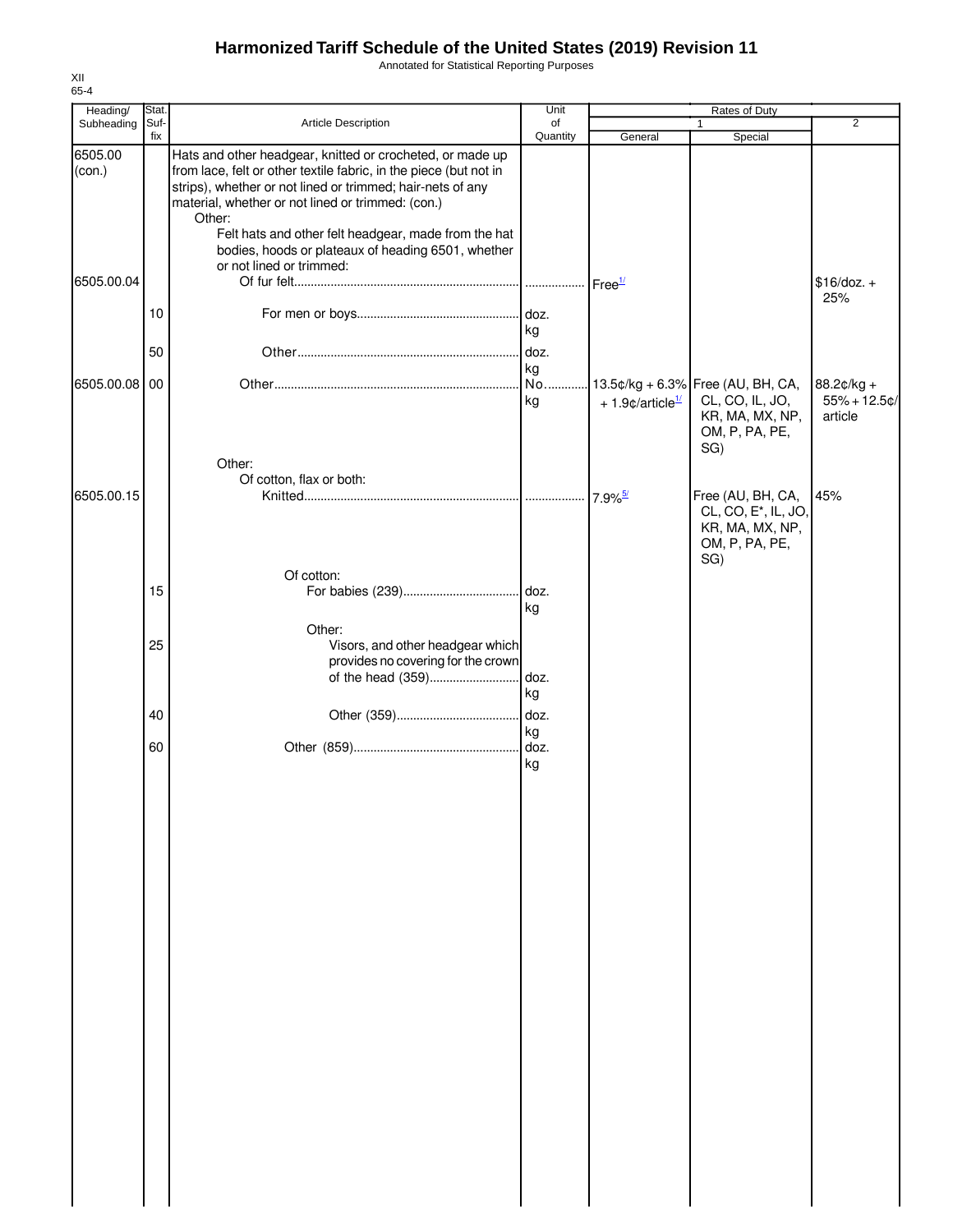Annotated for Statistical Reporting Purposes

| Heading/          | <b>Stat</b> |                                                                                                                                                                                                                                                                                                                                        | Unit               |                                        | Rates of Duty                                                                                     |                     |
|-------------------|-------------|----------------------------------------------------------------------------------------------------------------------------------------------------------------------------------------------------------------------------------------------------------------------------------------------------------------------------------------|--------------------|----------------------------------------|---------------------------------------------------------------------------------------------------|---------------------|
| Subheading        | Suf-<br>fix | <b>Article Description</b>                                                                                                                                                                                                                                                                                                             | of<br>Quantity     | General                                | Special                                                                                           | $\overline{2}$      |
| 6505.00<br>(con.) |             | Hats and other headgear, knitted or crocheted, or made up<br>from lace, felt or other textile fabric, in the piece (but not in<br>strips), whether or not lined or trimmed; hair-nets of any<br>material, whether or not lined or trimmed: (con.)<br>Other: (con.)<br>Other: (con.)<br>Of cotton, flax or both: (con.)<br>Not knitted: |                    |                                        |                                                                                                   |                     |
| 6505.00.20        | 30<br>60    | Certified hand-loomed and folklore                                                                                                                                                                                                                                                                                                     | kg                 | $7.5\%$ <sup>1/</sup>                  | Free (AU, BH, CA,<br>CL, CO, E <sup>*</sup> , IL, JO,<br>KR, MA, MX, NP,<br>OM, P, PA, PE,<br>SG) | 37.5%               |
| 6505.00.25        |             |                                                                                                                                                                                                                                                                                                                                        | kg                 | $7.5\%$ <sup>1/</sup>                  | Free (AU, BH, CA,<br>CL, CO, E <sup>*</sup> , IL, JO,<br>KR, MA, MX, NP,<br>OM, P, PA, PE,<br>SG) | 37.5%               |
|                   | 45<br>90    | Visors, and other headgear of cotton<br>which provides no covering for the<br>crown of the head (359)<br>Of wool:                                                                                                                                                                                                                      | doz.<br>kg<br>kg   |                                        |                                                                                                   |                     |
| 6505.00.30        |             | Knitted or crocheted or made up from knitted                                                                                                                                                                                                                                                                                           | .                  | $25.4$ ¢/kg +<br>$7.7\%$ <sup>1/</sup> | Free (AU, BH, CA,<br>CL, CO, IL, JO,<br>KR, MA, MX, NP,<br>OM, P, PA, PE,<br>SG)                  | $$1.10/kg +$<br>50% |
|                   | 30<br>45    | Other:<br>Visors, and other headgear which                                                                                                                                                                                                                                                                                             | kg                 |                                        |                                                                                                   |                     |
|                   | 90          | provides no covering for the crown of                                                                                                                                                                                                                                                                                                  | doz.<br>kg<br>doz. |                                        |                                                                                                   |                     |
| 6505.00.40        |             |                                                                                                                                                                                                                                                                                                                                        | kg<br>             | $31¢/kg + 7.9\%$ <sup>1/</sup>         | Free (AU, BH, CA,<br>CL, CO, IL, JO,<br>KR, MA, MX, NP,<br>OM, P, PA, PE,<br>SG)                  | $$1.10/kg +$<br>50% |
|                   | 30<br>45    | Other:<br>Visors, and other headgear which                                                                                                                                                                                                                                                                                             | doz.<br>kg         |                                        |                                                                                                   |                     |
|                   | 90          | provides no covering for the crown of                                                                                                                                                                                                                                                                                                  | doz.<br>kg<br>doz. |                                        |                                                                                                   |                     |
|                   |             |                                                                                                                                                                                                                                                                                                                                        | kg                 |                                        |                                                                                                   |                     |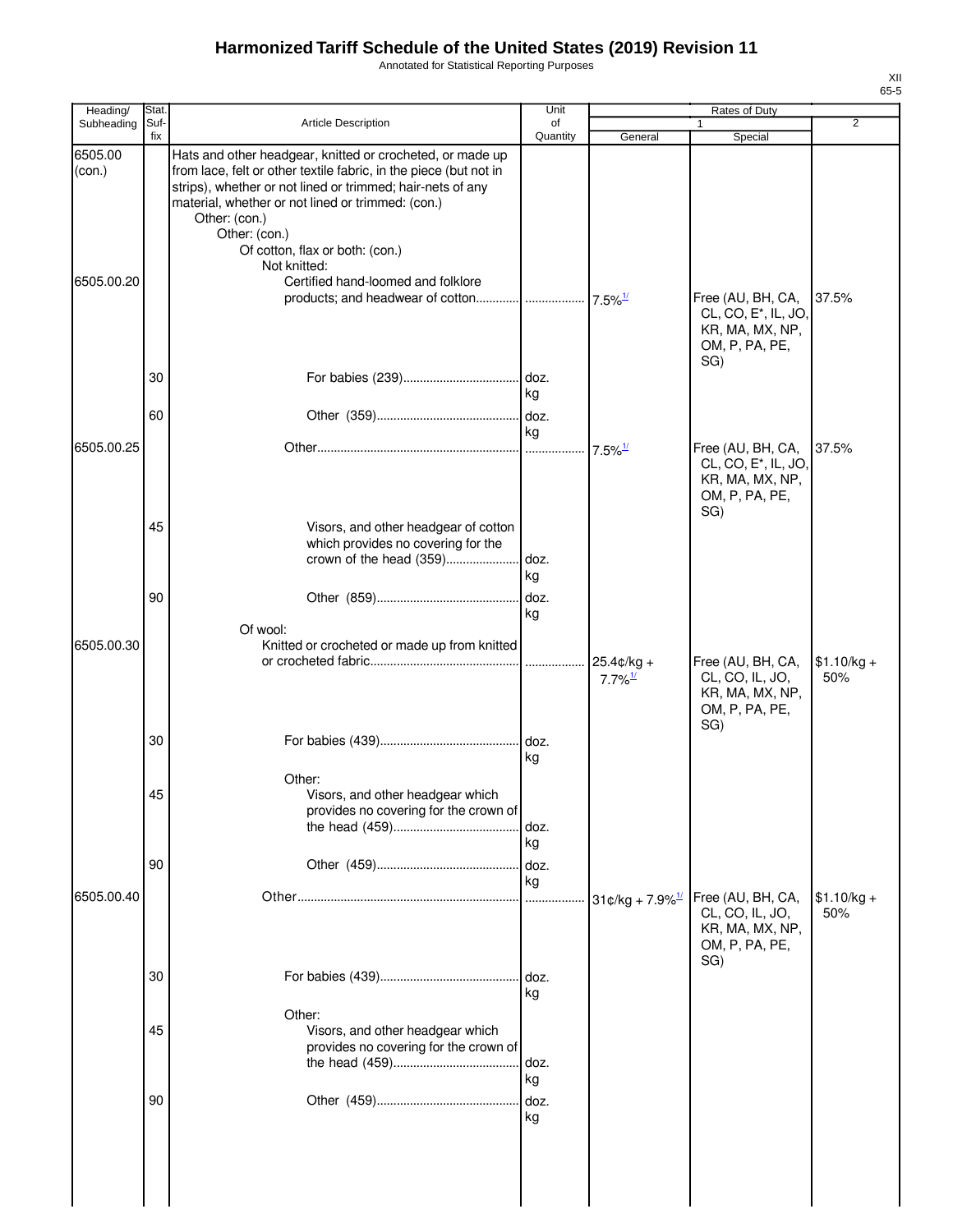Annotated for Statistical Reporting Purposes

| Heading/   | Stat. |                                                                                                                                                                                                       | Unit             |                                    | Rates of Duty                                                                    |                   |
|------------|-------|-------------------------------------------------------------------------------------------------------------------------------------------------------------------------------------------------------|------------------|------------------------------------|----------------------------------------------------------------------------------|-------------------|
| Subheading | Suf-  | Article Description                                                                                                                                                                                   | of<br>Quantity   |                                    |                                                                                  | $\overline{2}$    |
| 6505.00    | fix   | Hats and other headgear, knitted or crocheted, or made up                                                                                                                                             |                  | General                            | Special                                                                          |                   |
| (con.)     |       | from lace, felt or other textile fabric, in the piece (but not in<br>strips), whether or not lined or trimmed; hair-nets of any<br>material, whether or not lined or trimmed: (con.)<br>Other: (con.) |                  |                                    |                                                                                  |                   |
|            |       | Other: (con.)<br>Of man-made fibers:<br>Knitted or crocheted or made up from knitted<br>or crocheted fabric:                                                                                          |                  |                                    |                                                                                  |                   |
| 6505.00.50 |       |                                                                                                                                                                                                       |                  |                                    | Free (AU, BH, CA,<br>CL, CO, IL, JO,<br>KR, MA, MX, NP,<br>OM, P, PA, PE,        | 90%               |
|            | 30    |                                                                                                                                                                                                       | doz.<br>kg       |                                    | SG)                                                                              |                   |
|            | 45    | Other:<br>Visors, and other headgear which<br>provides no covering for the crown<br>of the head (659)                                                                                                 | doz.             |                                    |                                                                                  |                   |
|            | 90    |                                                                                                                                                                                                       | kg<br>doz.<br>kg |                                    |                                                                                  |                   |
| 6505.00.60 |       |                                                                                                                                                                                                       |                  | $\cdot$ 20¢/kg + 7% $\frac{67}{1}$ | Free (AU, BH, CA,<br>CL, CO, IL, JO,<br>KR, MA, MX, NP,<br>OM, P, PA, PE,<br>SG) | 99.2¢/kg +<br>65% |
|            | 30    |                                                                                                                                                                                                       | . doz.<br>kg     |                                    |                                                                                  |                   |
|            | 40    | Other:<br>Containing 23 percent or more by<br>weight of wool or fine animal hair                                                                                                                      | doz.<br>kg       |                                    |                                                                                  |                   |
|            | 45    | Other:<br>Visors, and other headgear<br>which provides no covering for<br>the crown of the head                                                                                                       | doz.             |                                    |                                                                                  |                   |
|            |       |                                                                                                                                                                                                       | kg               |                                    |                                                                                  |                   |
|            | 90    | Other (659)                                                                                                                                                                                           | doz.             |                                    |                                                                                  |                   |
|            |       |                                                                                                                                                                                                       | kg               |                                    |                                                                                  |                   |
|            |       |                                                                                                                                                                                                       |                  |                                    |                                                                                  |                   |
|            |       |                                                                                                                                                                                                       |                  |                                    |                                                                                  |                   |
|            |       |                                                                                                                                                                                                       |                  |                                    |                                                                                  |                   |
|            |       |                                                                                                                                                                                                       |                  |                                    |                                                                                  |                   |
|            |       |                                                                                                                                                                                                       |                  |                                    |                                                                                  |                   |
|            |       |                                                                                                                                                                                                       |                  |                                    |                                                                                  |                   |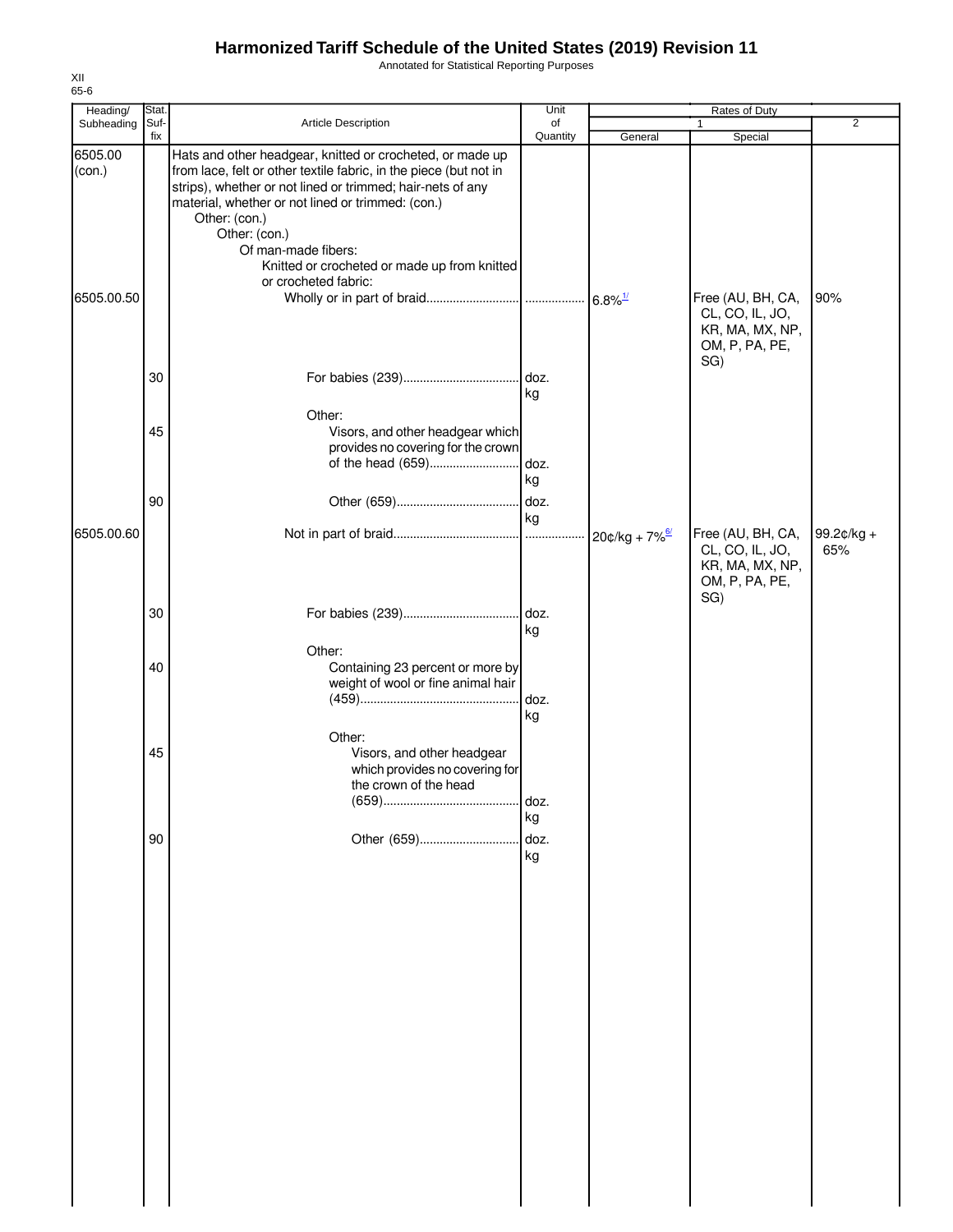Annotated for Statistical Reporting Purposes

| Heading/          | Stat.       |                                                                                                                                                                                                                                                                                                                   | Unit           |                                        |                                                         |                       |
|-------------------|-------------|-------------------------------------------------------------------------------------------------------------------------------------------------------------------------------------------------------------------------------------------------------------------------------------------------------------------|----------------|----------------------------------------|---------------------------------------------------------|-----------------------|
| Subheading        | Suf-<br>fix | Article Description                                                                                                                                                                                                                                                                                               | of<br>Quantity | General                                | 1<br>Special                                            | $\overline{2}$        |
| 6505.00<br>(con.) |             | Hats and other headgear, knitted or crocheted, or made up<br>from lace, felt or other textile fabric, in the piece (but not in<br>strips), whether or not lined or trimmed; hair-nets of any<br>material, whether or not lined or trimmed: (con.)<br>Other: (con.)<br>Other: (con.)<br>Of man-made fibers: (con.) |                |                                        |                                                         |                       |
| 6505.00.70        |             | Other:                                                                                                                                                                                                                                                                                                            |                |                                        | Free (AU, BH, CA,<br>CL, CO, IL, JO,<br>KR, MA, MX, OM, | 90%                   |
|                   | 30          |                                                                                                                                                                                                                                                                                                                   | kg             |                                        | P, PA, PE, SG)                                          |                       |
|                   | 45          | Other:<br>Visors, and other headgear which<br>provides no covering for the crown<br>of the head (659)                                                                                                                                                                                                             | doz.<br>kg     |                                        |                                                         |                       |
| 6505.00.80        | 90          |                                                                                                                                                                                                                                                                                                                   | kg             | $18.7$ ¢/kg +<br>$6.8\%$ <sup>7/</sup> | Free (AU, BH, CA,<br>CL, CO, IL, JO,<br>KR, MA, MX, NP, | 99.2 $¢$ /kg +<br>65% |
|                   | 15          | Nonwoven disposable headgear<br>without peaks or visors                                                                                                                                                                                                                                                           | doz.<br>kg     |                                        | OM, P, PA, PE,<br>SG)                                   |                       |
|                   | 45          | Other:<br>For babies (239)                                                                                                                                                                                                                                                                                        | doz.<br>kg     |                                        |                                                         |                       |
|                   | 50          | Other:<br>Visors, and other headgear<br>which provides no covering for<br>the crown of the head                                                                                                                                                                                                                   | doz.<br>kg     |                                        |                                                         |                       |
|                   | 90          |                                                                                                                                                                                                                                                                                                                   | kg             |                                        |                                                         |                       |
|                   |             |                                                                                                                                                                                                                                                                                                                   |                |                                        |                                                         |                       |
|                   |             |                                                                                                                                                                                                                                                                                                                   |                |                                        |                                                         |                       |
|                   |             |                                                                                                                                                                                                                                                                                                                   |                |                                        |                                                         |                       |
|                   |             |                                                                                                                                                                                                                                                                                                                   |                |                                        |                                                         |                       |
|                   |             |                                                                                                                                                                                                                                                                                                                   |                |                                        |                                                         |                       |
|                   |             |                                                                                                                                                                                                                                                                                                                   |                |                                        |                                                         |                       |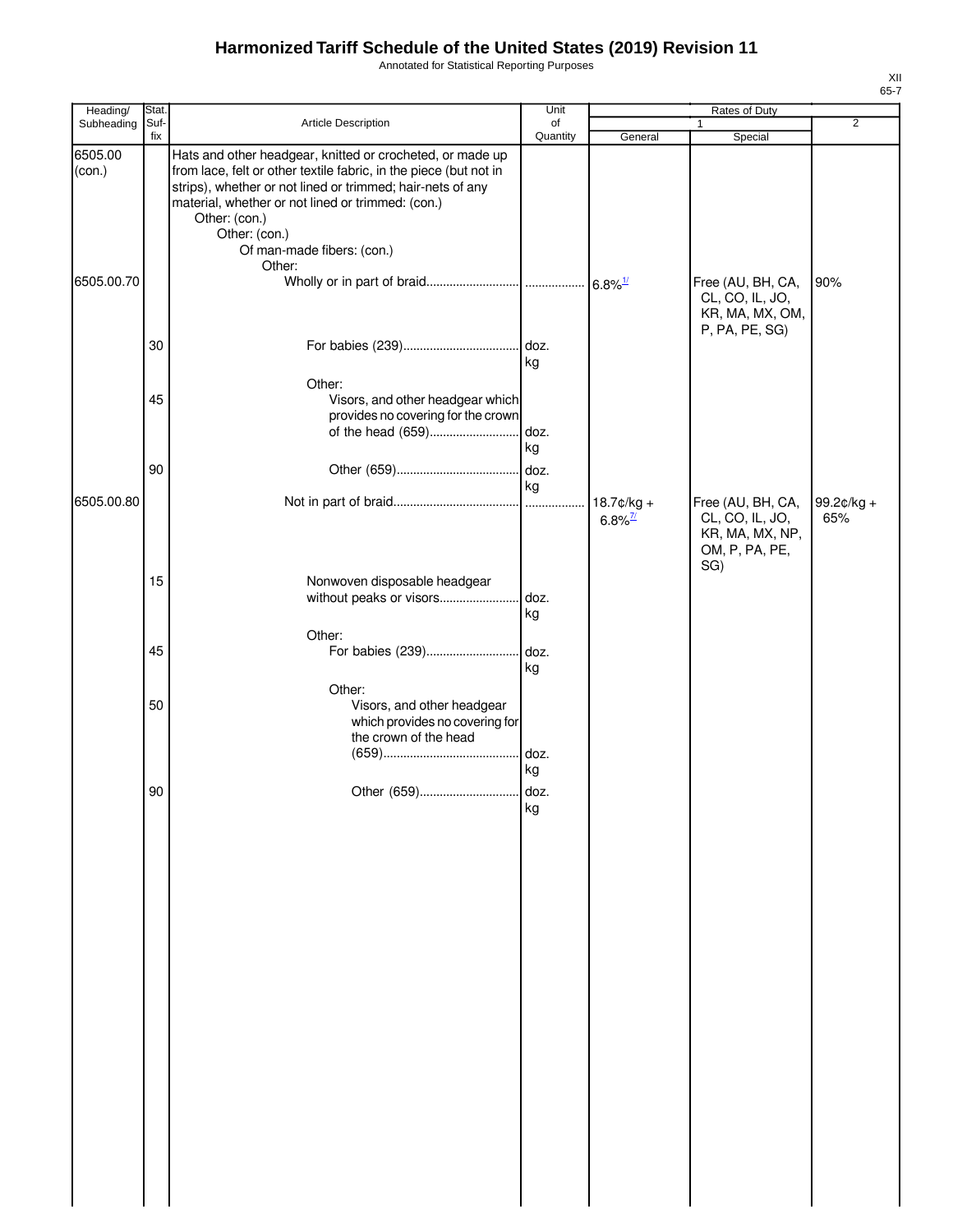Annotated for Statistical Reporting Purposes

| Heading/          | Stat.       |                                                                                                                                                                                                                                                                                     | Unit           | Rates of Duty                       |                                                                           |                   |  |
|-------------------|-------------|-------------------------------------------------------------------------------------------------------------------------------------------------------------------------------------------------------------------------------------------------------------------------------------|----------------|-------------------------------------|---------------------------------------------------------------------------|-------------------|--|
| Subheading        | Suf-<br>fix | Article Description                                                                                                                                                                                                                                                                 | of<br>Quantity | General                             | $\mathbf{1}$<br>Special                                                   | $\overline{2}$    |  |
| 6505.00<br>(con.) |             | Hats and other headgear, knitted or crocheted, or made up<br>from lace, felt or other textile fabric, in the piece (but not in<br>strips), whether or not lined or trimmed; hair-nets of any<br>material, whether or not lined or trimmed: (con.)<br>Other: (con.)<br>Other: (con.) |                |                                     |                                                                           |                   |  |
| 6505.00.90        |             |                                                                                                                                                                                                                                                                                     | .              | 20.7¢/kg +<br>$7.5\%$ <sup>1/</sup> | Free (AU, BH, CA,<br>CL, CO, IL, JO,<br>KR, MA, MX, NP,<br>OM, P, PA, PE, | 99.2¢/kg +<br>65% |  |
|                   | 30          | Containing 70 percent or more by weight of                                                                                                                                                                                                                                          | doz.<br>kg     |                                     | $SG)^{\frac{8}{2}}$                                                       |                   |  |
|                   | 45          | Other:                                                                                                                                                                                                                                                                              | kg             |                                     |                                                                           |                   |  |
|                   | 50          |                                                                                                                                                                                                                                                                                     | doz.<br>kg     |                                     |                                                                           |                   |  |
|                   | 76          | Other:<br>Of unspun vegetable fibers doz.                                                                                                                                                                                                                                           | kg             |                                     |                                                                           |                   |  |
|                   | 89          |                                                                                                                                                                                                                                                                                     | kg             |                                     |                                                                           |                   |  |
|                   |             |                                                                                                                                                                                                                                                                                     |                |                                     |                                                                           |                   |  |
|                   |             |                                                                                                                                                                                                                                                                                     |                |                                     |                                                                           |                   |  |
|                   |             |                                                                                                                                                                                                                                                                                     |                |                                     |                                                                           |                   |  |
|                   |             |                                                                                                                                                                                                                                                                                     |                |                                     |                                                                           |                   |  |
|                   |             |                                                                                                                                                                                                                                                                                     |                |                                     |                                                                           |                   |  |
|                   |             |                                                                                                                                                                                                                                                                                     |                |                                     |                                                                           |                   |  |
|                   |             |                                                                                                                                                                                                                                                                                     |                |                                     |                                                                           |                   |  |
|                   |             |                                                                                                                                                                                                                                                                                     |                |                                     |                                                                           |                   |  |
|                   |             |                                                                                                                                                                                                                                                                                     |                |                                     |                                                                           |                   |  |
|                   |             |                                                                                                                                                                                                                                                                                     |                |                                     |                                                                           |                   |  |
|                   |             |                                                                                                                                                                                                                                                                                     |                |                                     |                                                                           |                   |  |
|                   |             |                                                                                                                                                                                                                                                                                     |                |                                     |                                                                           |                   |  |
|                   |             |                                                                                                                                                                                                                                                                                     |                |                                     |                                                                           |                   |  |
|                   |             |                                                                                                                                                                                                                                                                                     |                |                                     |                                                                           |                   |  |
|                   |             |                                                                                                                                                                                                                                                                                     |                |                                     |                                                                           |                   |  |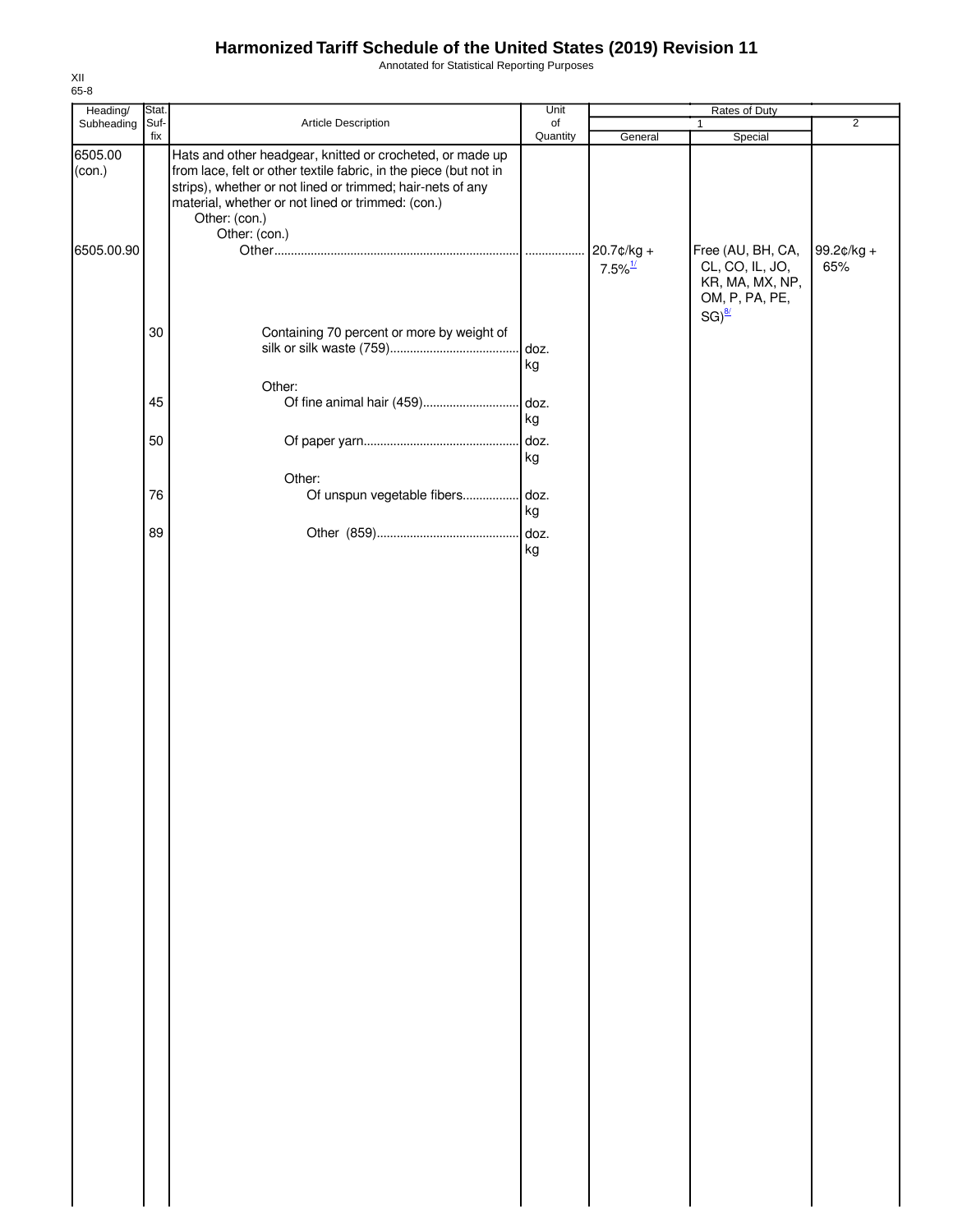Annotated for Statistical Reporting Purposes

| Heading/      | Stat.       |                                                                | Unit           |                                             | Rates of Duty                        |                     |
|---------------|-------------|----------------------------------------------------------------|----------------|---------------------------------------------|--------------------------------------|---------------------|
| Subheading    | Suf-<br>fix | Article Description                                            | of<br>Quantity | General                                     | 1<br>Special                         | $\overline{2}$      |
| 6506          |             | Other headgear, whether or not lined or trimmed:               |                |                                             |                                      |                     |
| 6506.10       |             | Safety headgear:                                               |                |                                             |                                      |                     |
| 6506.10.30    |             |                                                                |                | Free                                        |                                      | $$1.10/kg +$<br>40% |
|               | 30          |                                                                | No.            |                                             |                                      |                     |
|               |             |                                                                | kg             |                                             |                                      |                     |
|               |             | Other:                                                         |                |                                             |                                      |                     |
|               | 45          | Athletic, recreational and sporting headgear doz.              |                |                                             |                                      |                     |
|               |             |                                                                | kg             |                                             |                                      |                     |
|               | 75          |                                                                | doz.           |                                             |                                      |                     |
| 6506.10.60    |             |                                                                | kg<br>….ا      | Free                                        |                                      | 25%                 |
|               | 30          |                                                                | No.            |                                             |                                      |                     |
|               |             |                                                                | kg             |                                             |                                      |                     |
|               |             | Other:                                                         |                |                                             |                                      |                     |
|               | 45          | Athletic, recreational and sporting headgear                   | . doz.         |                                             |                                      |                     |
|               |             |                                                                | kg             |                                             |                                      |                     |
|               | 75          |                                                                | doz.           |                                             |                                      |                     |
|               |             | Other:                                                         | kg             |                                             |                                      |                     |
| 6506.91.00    |             |                                                                | .              | Free <sup>1/</sup>                          |                                      | 25%                 |
|               | 30          |                                                                | doz.           |                                             |                                      |                     |
|               |             |                                                                | kg             |                                             |                                      |                     |
|               | 45          | Visors, or other headgear which provides no                    |                |                                             |                                      |                     |
|               |             | covering for the crown of the head                             | doz.<br>kg     |                                             |                                      |                     |
|               | 60          |                                                                |                |                                             |                                      |                     |
|               |             |                                                                | doz.<br>kg     |                                             |                                      |                     |
| 6506.99       |             | Of other materials:                                            |                |                                             |                                      |                     |
| 6506.99.30    | 00          |                                                                | doz            | $3.3\%$ <sup>1/</sup>                       | Free (A, AU, BH,                     | 50%                 |
|               |             |                                                                | kg             |                                             | CA, CL, CO, D, E,<br>IL, JO, KR, MA, |                     |
|               |             |                                                                |                |                                             | MX, NP, OM, P,                       |                     |
|               |             |                                                                |                |                                             | PA, PE, SG)                          |                     |
| 6506.99.60    | 00          |                                                                | doz            | $.8.5\%$ <sup>1/</sup>                      | Free (A*, AU, BH,                    | 35%                 |
|               |             |                                                                | kg             |                                             | CA, CL, CO, D, E,                    |                     |
|               |             |                                                                |                |                                             | IL, JO, KR, MA,<br>MX, NP, OM, P     |                     |
|               |             |                                                                |                |                                             | PA, PE, SG)                          |                     |
| 6507.00.00 00 |             | Headbands, linings, covers, hat foundations, hat frames, peaks |                |                                             |                                      |                     |
|               |             |                                                                | doz            | $\overline{\phantom{a}}$ Free $\frac{1}{2}$ |                                      | 35%                 |
|               |             |                                                                | kg             |                                             |                                      |                     |
|               |             |                                                                |                |                                             |                                      |                     |
|               |             |                                                                |                |                                             |                                      |                     |
|               |             |                                                                |                |                                             |                                      |                     |
|               |             |                                                                |                |                                             |                                      |                     |
|               |             |                                                                |                |                                             |                                      |                     |
|               |             |                                                                |                |                                             |                                      |                     |
|               |             |                                                                |                |                                             |                                      |                     |
|               |             |                                                                |                |                                             |                                      |                     |
|               |             |                                                                |                |                                             |                                      |                     |
|               |             |                                                                |                |                                             |                                      |                     |
|               |             |                                                                |                |                                             |                                      |                     |
|               |             |                                                                |                |                                             |                                      |                     |
|               |             |                                                                |                |                                             |                                      |                     |
|               |             |                                                                |                |                                             |                                      |                     |
|               |             |                                                                |                |                                             |                                      |                     |
|               |             |                                                                |                |                                             |                                      |                     |